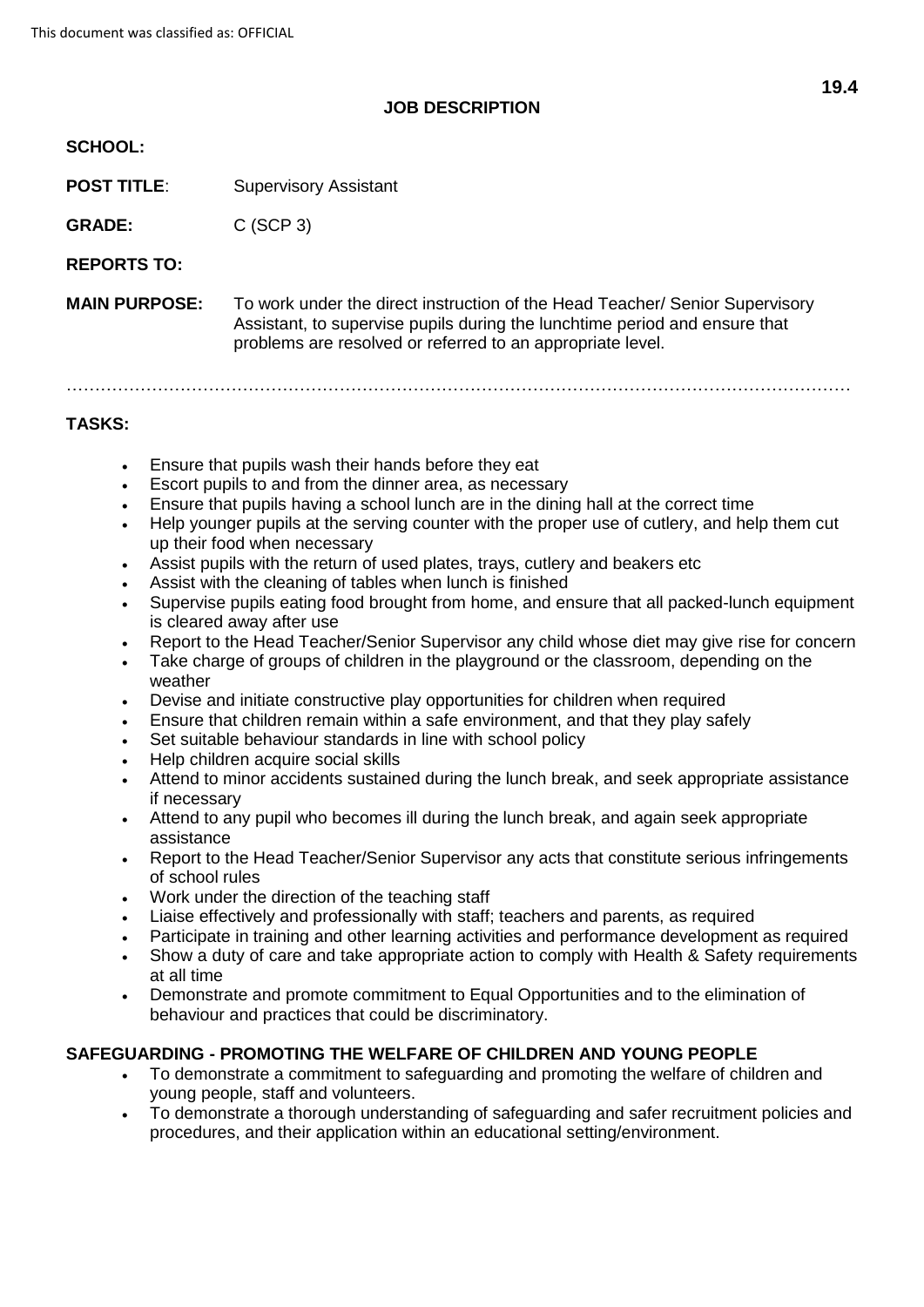**The post holder may reasonably be expected to undertake other duties commensurate with the level of responsibility that may be allocated from time to time.**

Signed:

Date: